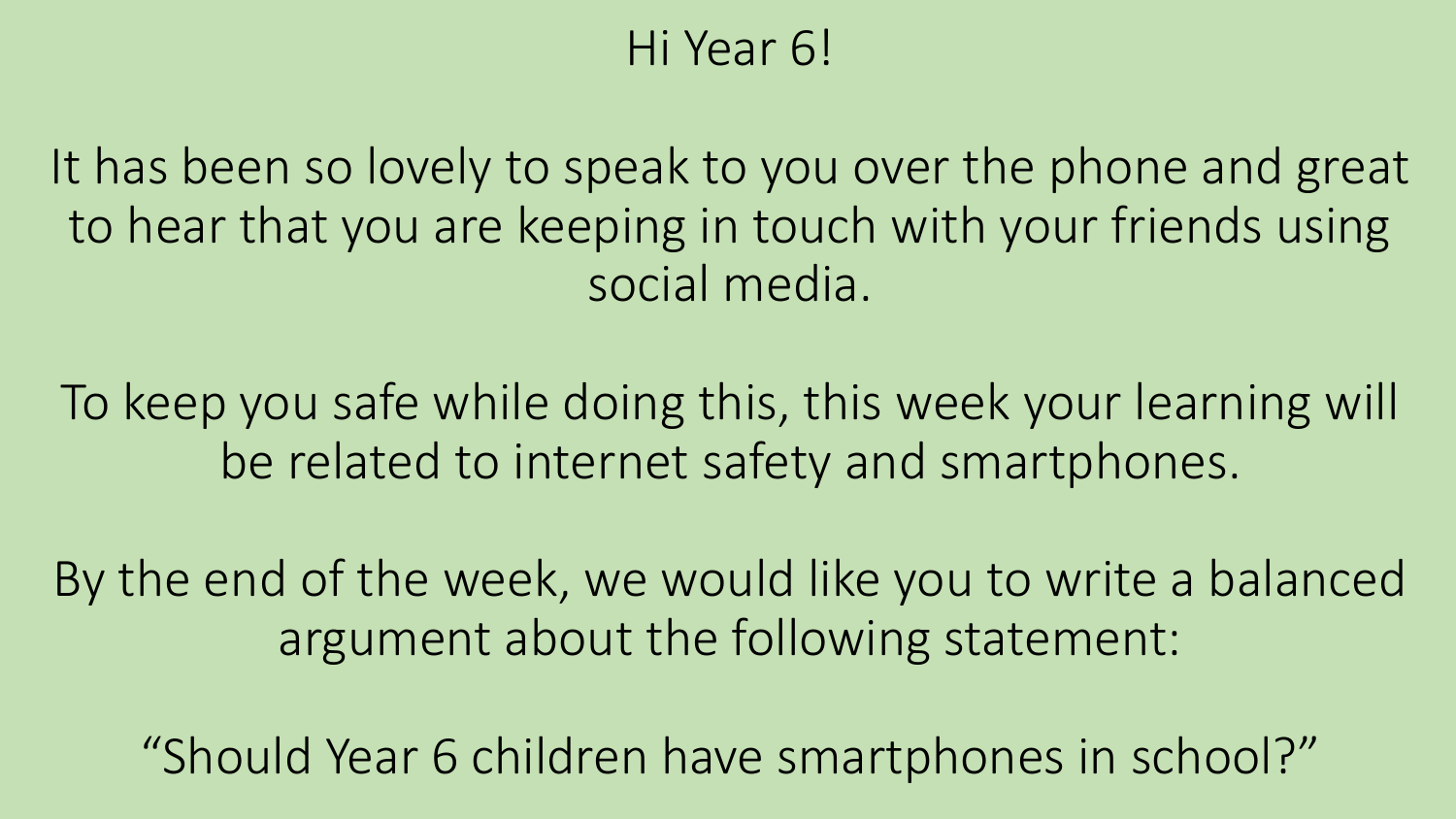We are learning about internet safety… Task 1: Give advice to young people about keeping safe online

Task 2: Research – use websites to find out the arguments for and against the use of smartphones by young people

Task 3: Balanced argument

Start by taking this quiz…[https://www.childnet.com/young](https://www.childnet.com/young-people/primary/smart-rules-quiz)people/primary/smart-rules-quiz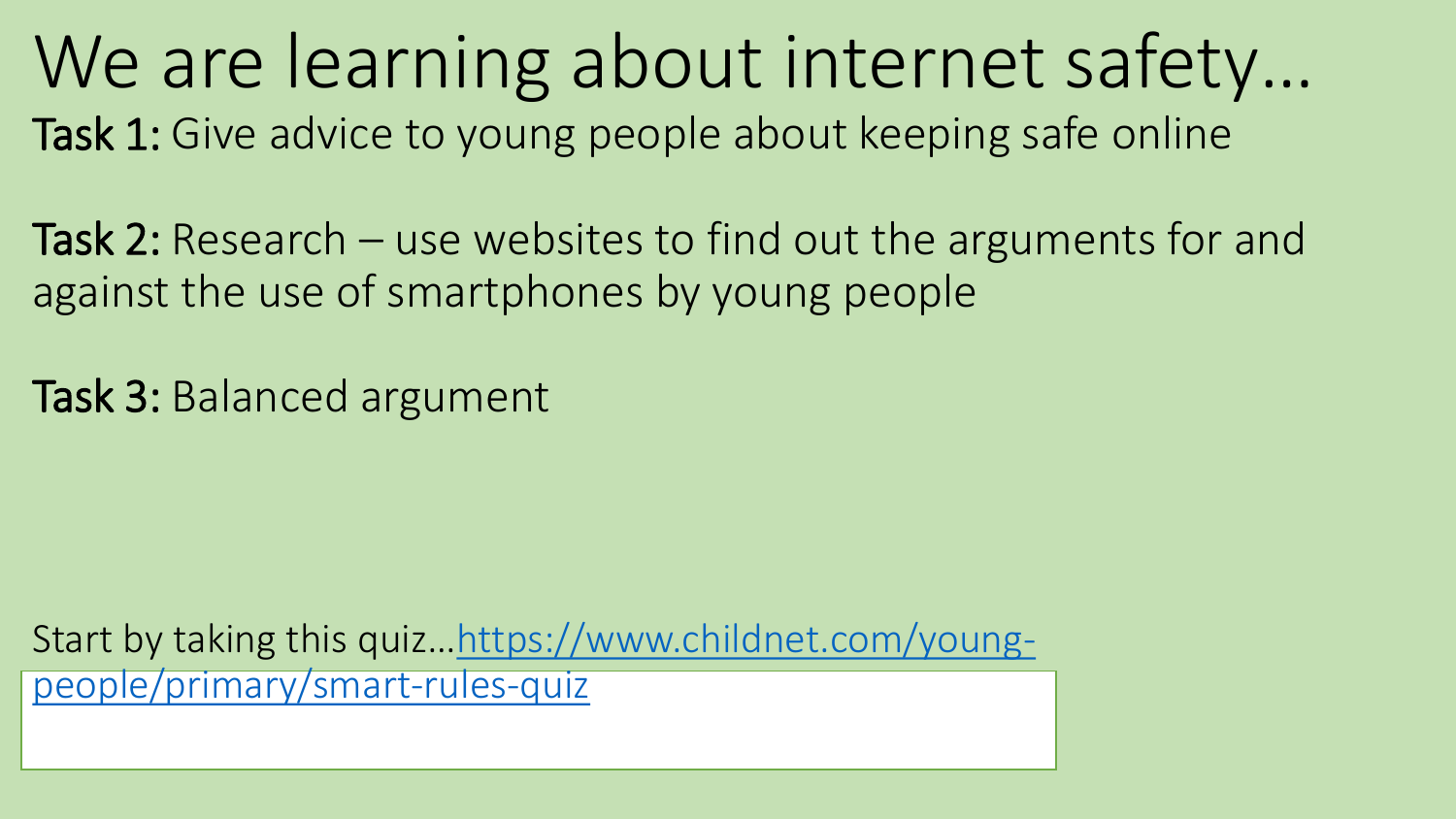### Task 1: Give advice

Below there are two scenarios that young people have found themselves in while online. Write a paragraph response to each person giving them advice.

Scenario A: Hi there, my name is Mia and I'm 12 years old. I have WhatsApp and I'm part of several group chats but one of them is beginning to make me feel uncomfortable. Some of my friends are saying mean things to one girl in my class and I don't know what to do. I don't want to get into trouble. Can you give me some advice?

Scenario B: Hey! My name is Abdul and I'm 10. My friend Jack has been spending a lot of time online lately talking to someone he does not know. Jack says it's fine because they play Fortnite together, but he is now about to give him his phone number so they can meet up. What should I do?



### Use these links to help:

[https://www.bbc.co.uk/cbbc/findoutmo](https://www.bbc.co.uk/cbbc/findoutmore/help-me-out-staying-safe-online) re/help-me-out-staying-safe-online [https://www.childnet.com/young](https://www.childnet.com/young-people/primary/get-smart)people/primary/get-smart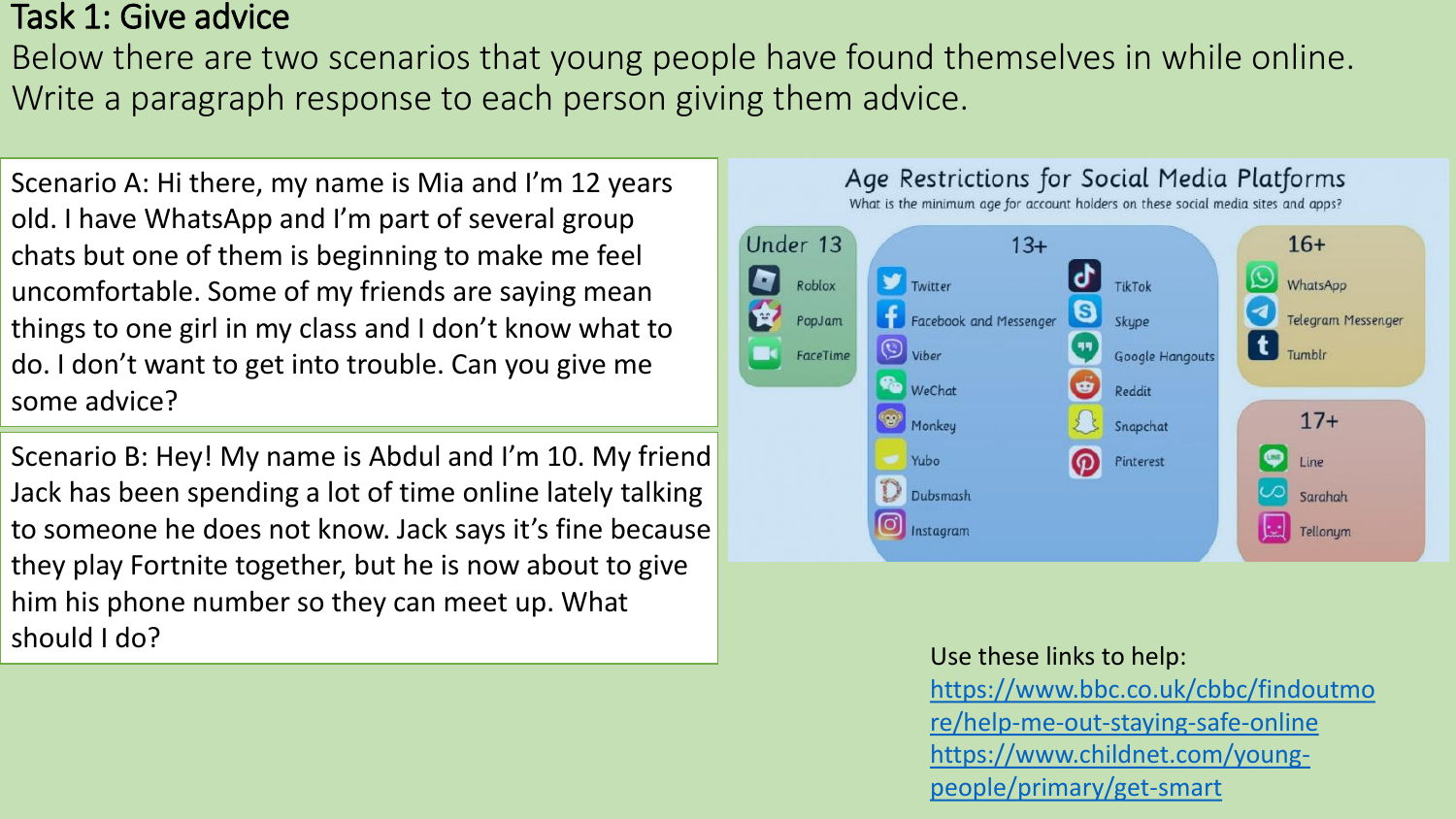Task 2 - Research Take notes using the layout below. Some examples have been done for you. "Should Year 6 children be allowed smartphones in school?" Find at least 3 more for each column.

Arguments FOR this statement = children **should** have smartphones

Arguments AGAINST this statement = children **should not** have smartphones

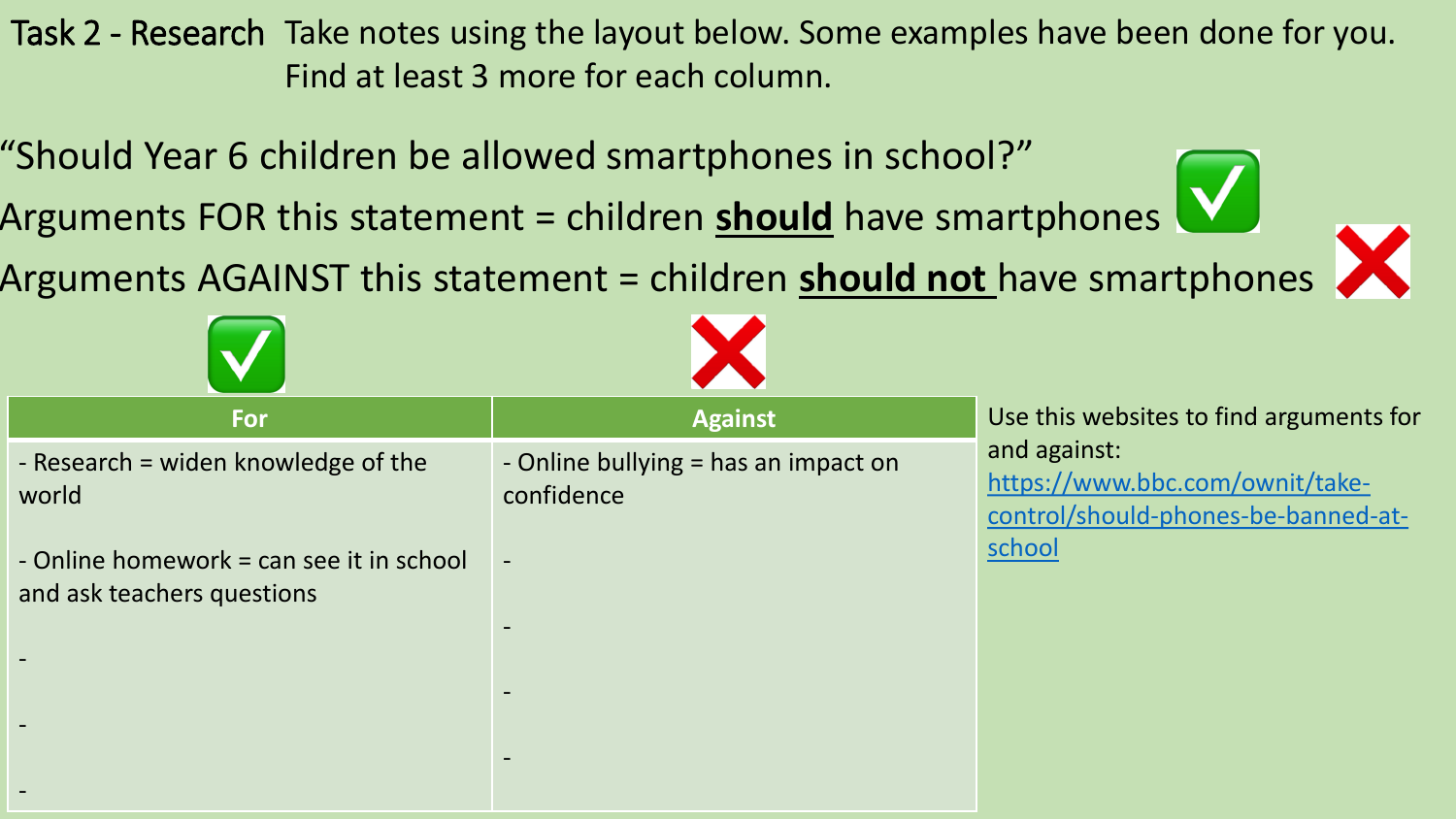# Task 3: Balanced Argument

A balance argument gives both sides of the argument therefore you must include reasons why children should have smart phones and reasons why children should not have smart phones. There is an example of one on the next slide.

## **Structure:**

Introduction

Paragraph  $1 -$  arguments for  $\sqrt{\sqrt{2}}$ 

Paragraph 2 – arguments against



Conclusion – your opinion

# **Success criteria:**

-save your opinion for the conclusion – it has to be balanced!

-3<sup>rd</sup> person (People might think that... It is argued that…. It is said that…)

-conjunctions (therefore, however, moreover, furthermore, in addition)

"Should Year 6 children have smartphones in school?"